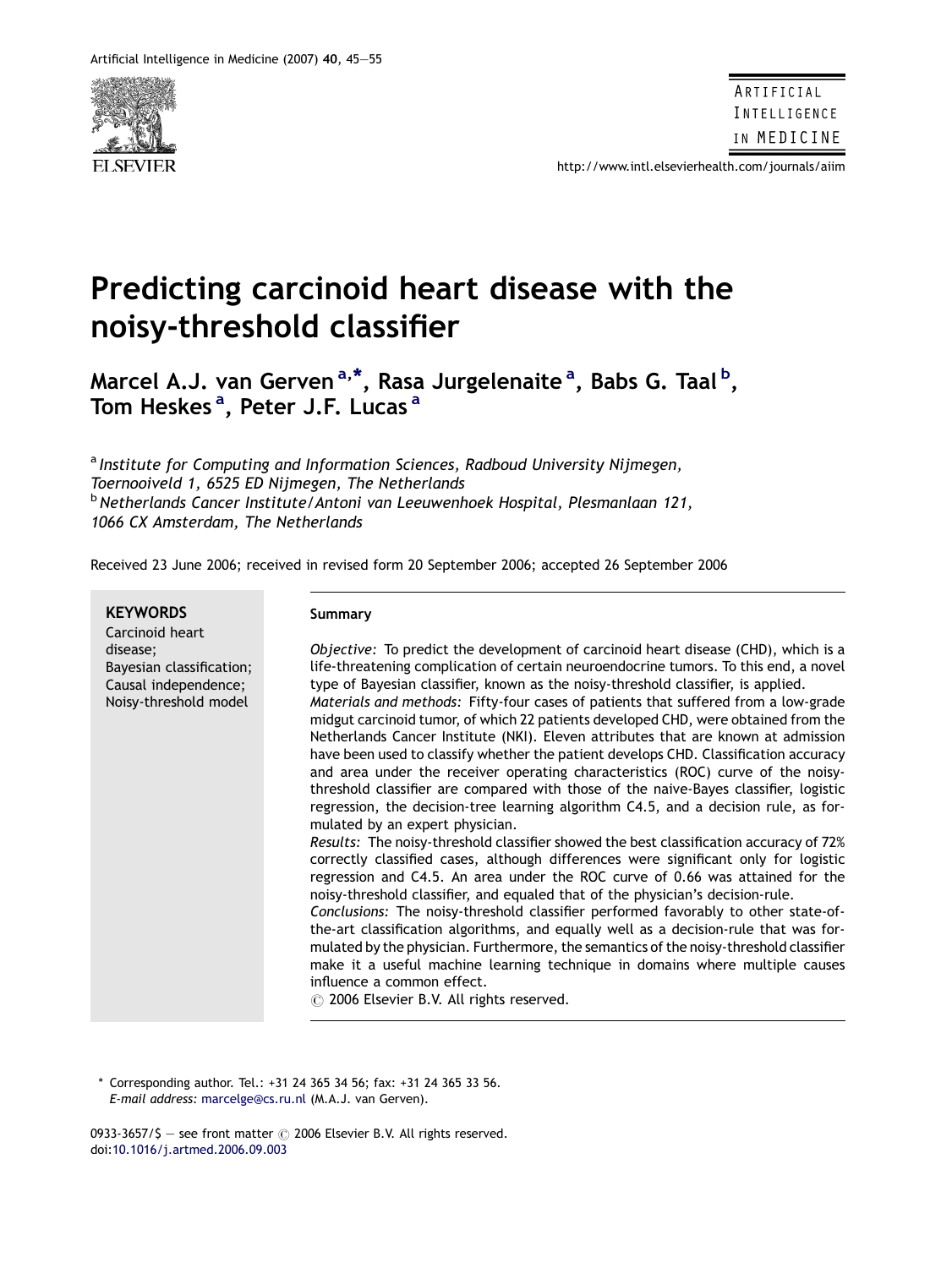# <span id="page-1-0"></span>1. Introduction

Bayesian networks have become a widely accepted formalism for reasoning under uncertainty by providing a concise representation of a joint probability distribution over a set of random variables [\[1\]](#page-9-0). This distribution is factorized according to an associated acyclic directed graph (ADG) that represents the independence structure between random variables. However, the construction of a Bayesian network that fully captures this independence structure for a realistic domain, has proven to be a difficult task. It requires either manual specification of the ADG by means of available expert knowledge, or large amounts of high-quality data when we resort to structure learning.

An alternative to the construction of an ADG that fully captures the independence structure that holds between variables within the domain, is to use a fixed or severely constrained graph topology for classification purposes. In the latter context we call a Bayesian network a Bayesian classifier. The use of Bayesian methods in medicine was first proposed by Ledley and Lusted in their classic 1959 paper [\[2\],](#page-9-0) and one of the first successful implementations of Bayesian classifiers in medicine was De Dombal's system for the diagnosis of acute abdominal pain [\[3\].](#page-9-0) The classifier that was used assumes independence of symptoms given the disease, and is known as the naive-Bayes classifier. Over the years, many different Bayesian classifier architectures have been proposed, and many of them focus on lifting the independence assumptions of the naive-Bayes classifier [\[4\].](#page-9-0) However, a standard technique such as logistic regression, which is used extensively in medicine, can also be interpreted in terms of a Bayesian classifier architecture (Fig. 1). Other examples of Bayesian classifier architectures can be found in refs. [\[5—7\]](#page-9-0).

Although, typically, the actual joint probability distribution, and the joint probability distribution that is represented by the Bayesian classifier, differ considerably, this approach can still yield good results with respect to the classification task [\[8\].](#page-9-0)



Figure 1 A naive-Bayes classifier (a) is a generative method which models how a disease D leads to symptoms  $S_i$ , where symptoms are assumed independent given the disease. Logistic regression (b) is a discriminative method that assumes no such independence and rather assumes that the influences of symptoms combine linearly.

However, a weakness of this approach is that the adhoc restrictions that are placed on the underlying graph effectively reduces the Bayesian network to a black box model, making the relation between properties of the domain and classification outcome often difficult to understand. This is an undesirable property; especially in medicine, where ideally one wants to be able to interpret how the classification outcome (such as diagnosed disease or patient prognosis) relates to the available domain knowledge (its causes). The explanation of drawn conclusions is required to increase the acceptance of machinelearning techniques in practice [\[9,10\]](#page-9-0).

In this paper, we employ a novel Bayesian classifier, introduced in ref. [\[11\],](#page-9-0) that facilitates this interpretation as it explicitly provides for a semantics in terms of cause and effect relationships [\[12\].](#page-9-0) This noisythreshold classifier is based on a generalization of the well-known noisy-or model, which has already been used for the purpose of text classification in ref.[\[13\].](#page-9-0) In order to demonstrate the merits of the noisythreshold classifier in a medical context, we apply the technique to the prediction of carcinoid heart disease(CHD); a serious condition that arises as a complication of certain neuroendocrine tumors [\[14\].](#page-9-0) We demonstrate that the noisy-threshold classifier performs competitively with state-of-the art classification techniques for this medically relevant problem. Furthermore, an expert physician at the Netherlands Cancer Institute (NKI) was consulted, and it is demonstrated how her knowledge concerning CHD relates to the parameters that were estimated for the noisy-threshold classifier.

This paper proceeds as follows. Section 2 introduces the necessary preliminaries and discusses the semantics of the noisy-threshold model, whereas Section [3](#page-4-0) describes the medical problem. The use of the noisy-threshold model as a Bayesian classifier is discussed in Section [4.](#page-5-0) The results on the classification task and the medical interpretation by the expert physician is presented in Section [5](#page-6-0). The paper is ended by some concluding remarks in Section [6](#page-9-0).

# 2. Preliminaries

#### 2.1. Bayesian networks

Bayesian networks provide for a compact factorization of a joint probability distribution over a set of random variables by exploiting the notion of conditional independence [\[1\].](#page-9-0) Conditional independence can be represented by an acyclic directed graph (ADG) G consisting of vertices  $V(G)$  and arcs  $A(G)$ , and relies on the notion of *d-separation* [\[1\]](#page-9-0). Let G be an ADG and P a joint probability distribution over a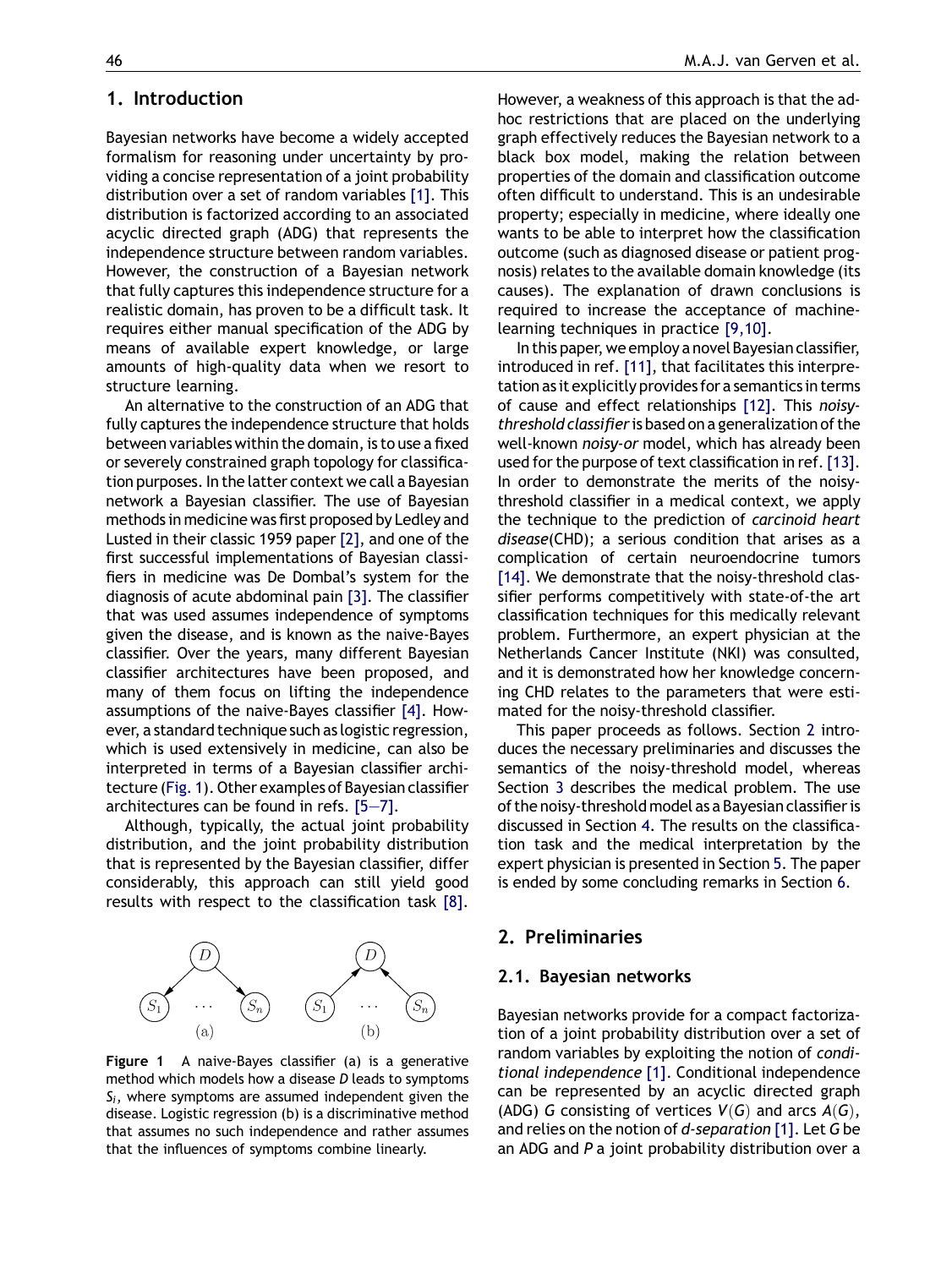<span id="page-2-0"></span>set of random variables  $X = \{X_1, \ldots, X_n\}$ . We assume that there is a one-to-one correspondence between the vertices  $V(G)$  and random variables X. In general, we will use  $X_v$  to refer to the random variable that corresponds to a vertex  $v$ , and use  $X_U$ to refer to the set of random variables  $\{X_{\mathsf{v}} | \mathsf{v} \in \mathsf{U}, \mathsf{U} \subseteq \mathsf{V}(\mathsf{G})\}$ . A Bayesian network is defined as a pair  $(G, P)$ , such that G admits the following recursive factorization of the joint probability distribution:

$$
P(\mathbf{X}) = \prod_{v \in V(G)} P(X_v | X_{\pi_G(v)}) \tag{1}
$$

with  $\pi_G(v) = \{v' | (v', v) \in A(G)\}$ . To simplify notation, we will use vertices  $V(G)$  and random variables in X interchangeably, where the interpretation will be clear from context. We use  $x$  to denote an arbitrary element in the sample space  $\Omega_X$  of a random variable  $X$ , and  $x$  for an element in the sample space  $\Omega_{\mathsf{X}} = \Omega_{X_1} \times \cdots \times \Omega_{X_n}$  for a set  $\mathsf{X} =$  $\{X_1, \ldots, X_n\}$  of random variables.

## 2.2. Semantics of the noisy-threshold model

In this section, we will show how to arrive at the noisy-threshold model, by introducing a number of assumptions that are motivated by the semantics in terms of causes and effects, that is taken to hold for causal independence models. Causal independence is a popular way to specify interactions among cause variables [\[1,12,15—17\]](#page-9-0). The global structure of a causal independence model is shown in Fig. 2; it expresses the idea that causes  $C = \{C_1, \ldots, C_n\}$  influence a common effect E through hidden variables  $H =$  $\{H_1,\ldots,H_n\}$  and a deterministic function f, called the interaction function. The causal independence assumption does not refer to independence between causes, but rather to the assumption that hidden variables  $H_i$  are independent of causes  $C \setminus \{C_i\}$  given  $C_i$ . Causal independence is therefore also known as independence of causal influence or exception independence. In practice, causes in a causal independence model can be dependent; for instance, when the model is embedded within a larger network, or if



Figure 2 Causal independence model.

there are direct dependencies between causes. However, if causes are completely observed then it is not necessary to model the dependence structure between cause variables.

In this paper, we assume that causes are either present or absent. We use  $x^+$  and  $x^-$  for  $X = \top$ (true) and  $X = \perp$  (false), respectively, and interpret  $\top$  as 1 and  $\bot$  as 0 in an arithmetic context. The individual contribution of a cause  $C_i$  to the effect E is realized by the parameter  $P(H_i|C_i)$  associated with the hidden variable  $H_i$ ; if  $P(h_i^+|c_i^+) < 1$  then  $H_i$  is said to inhibit the cause  $C_i$ . The assumption of accountability states that absent causes do not contribute to the effect which implies that  $P(h_j^+|c_j^-)=0$  [\[1\]](#page-9-0). The interaction function  $f$  represents in which way the hidden variables  $H_i$ , and indirectly also the causes  $C_i$ , interact deterministically to yield the final effect  $E$ . Since variables are binary,  $f$  reduces to a Boolean function. It is also useful to introduce a leak term whenever it is infeasible to identify all the variables that influence the effect. We model this leak term by postulating a cause  $C_l$ ,  $l \in \{1, \ldots, n\}$ , that is always present with which is associated a leak probability  $P(h_{l}^{+}|c_{l}^{+})$  [\[18\].](#page-10-0) In this manner, we maintain the closed-world assumption [\[19\].](#page-10-0)

It follows from these assumptions that the conditional probability of the effect  $e^+$  given a configuration c of the causes C can be obtained from the parameters  $P(h_i|c_i)$  as follows [\[15\]](#page-10-0):

$$
P_f(e^+|c) = \sum_{h: f(h)} \prod_{i=1}^n P(h_i|c_i), \qquad (2)
$$

where  $P_f(e^+|\mathbf{h}) = 1 \Leftrightarrow f(\mathbf{h}) = \top$ .

As there are  $2^{2^n}$  different  $n$ -ary Boolean functions [\[20,21\]](#page-10-0), the potential number of causal independence models that is admitted by Eq. (2) is huge. However, if we assume that the order of the cause variables does not matter, the Boolean functions become symmetric and the number of such functions reduces to  $2^{n+1}$  [\[21\].](#page-10-0) An important symmetric Boolean function is the exact Boolean function  $\varepsilon_m$ , which is defined as:

$$
\varepsilon_m(h_1,\ldots,h_n)=\top \Leftrightarrow \sum_{j=1}^n h_j=m.
$$

Any symmetric Boolean function can be decomposed in terms of the exact functions  $\varepsilon_m$  as follows [\[21\]](#page-10-0):

$$
f(h_1,\ldots,h_n)=\bigvee_{m=0}^n\varepsilon_m(h_1,\ldots,h_n)\wedge\gamma_m\qquad \qquad (3)
$$

where  $\gamma_m$  are Boolean constants dependent on the choice of the symmetric function  $f$ . A particularly useful type of symmetric Boolean function is the threshold function  $\tau_k$ , which simply checks whether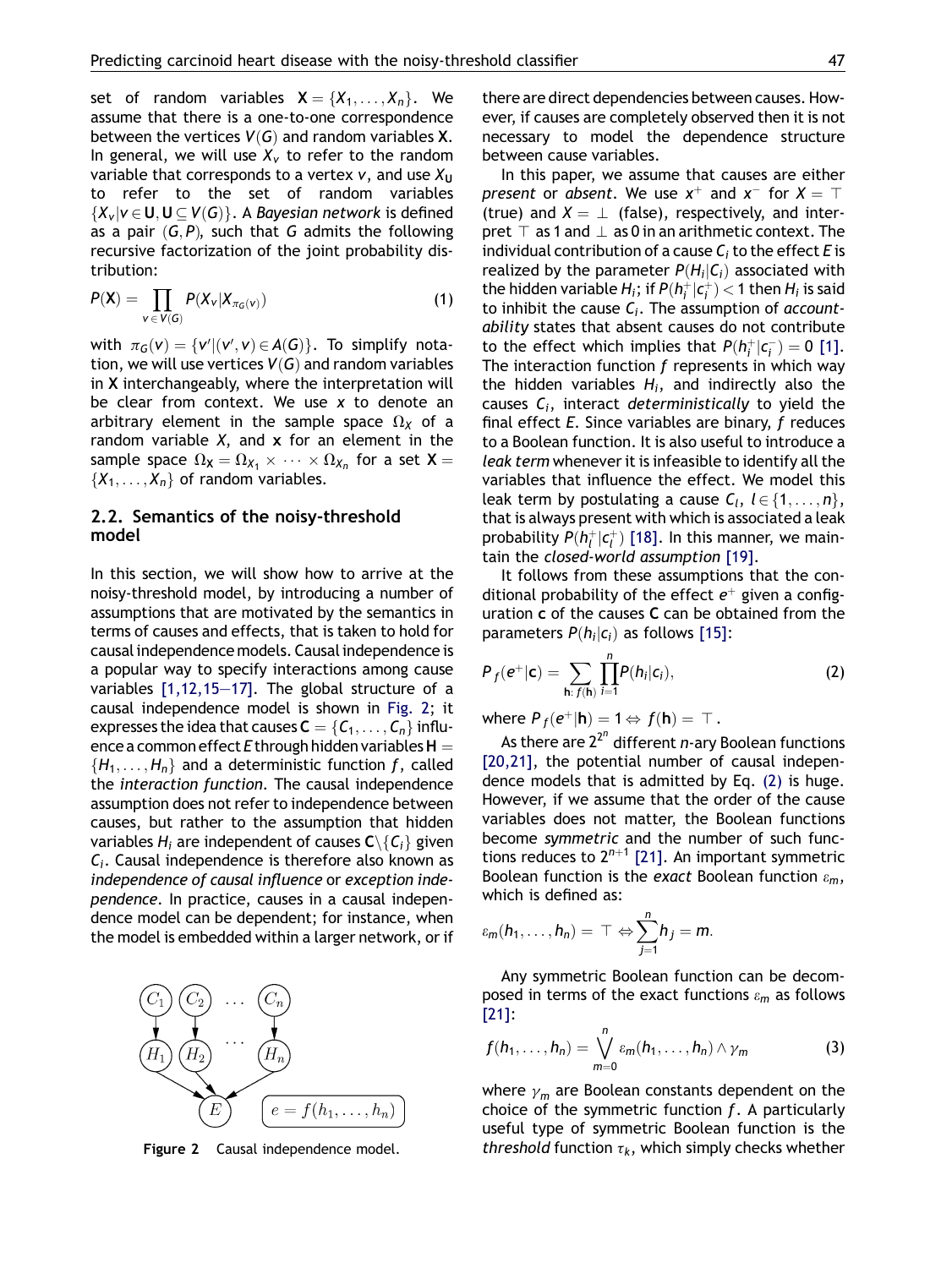<span id="page-3-0"></span>there are at least k values  $\top$  among the arguments, i.e.:

$$
\tau_k(h_1,\ldots,h_n) = \top \Leftrightarrow \sum_{j=1}^n h_j \geq k.
$$

In terms of causes and effects, the use of the threshold function as the interaction function of a causal independence model expresses the notion that sufficient causes should be present in order to induce the effect. Then, the noisy-threshold model, as defined in ref. [\[22\],](#page-10-0) is given by:

$$
P_{\tau_k}(e^+|\mathbf{c})=\sum_{j=k}^n\sum_{\mathbf{h}:z_j(\mathbf{h})}\prod_{i=1}^n P(h_i|c_i).
$$
 (4)

To express a threshold function in terms of Eq. [\(3\)](#page-2-0), we use  $\gamma_0 = \cdots = \gamma_{k-1} = \bot$  and  $\gamma_k = \cdots = \gamma_n = \top$ . Note that the noisy-or model, with  $f(h_1, \ldots, h_n) \Leftrightarrow h_1 \vee \cdots \vee h_n$ , corresponds to threshold function  $\tau_1$ , and the noisy-and model, with  $f(h_1, \ldots, h_n) \Leftrightarrow h_1 \wedge \cdots \wedge h_n$ , corresponds to threshold function  $\tau_n$ . Hence, these two commonly used causal independence models are the extremes of a spectrum of causal independence models that are defined by the noisy-threshold function.

## 2.3. Parameter estimation

The parameters  $P(h_j^+|c_j^+)$  of the model can be learned using an expectation-maximization (EM) algorithm [\[23\]](#page-10-0). EM is a method for finding maximum likelihood estimates of parameters in probabilistic models, where the model depends on (unobserved) hidden variables. Every iteration of an EM algorithm consists of two steps: the expectation step (E-step), which computes the expected value of the hidden variables, and a maximization step (M-step), which computes the maximum likelihood estimates of the parameters given the data.

To learn the parameters in the noisy-threshold classifier, we use the EM algorithm for noisy-threshold models [\[11\].](#page-9-0) This EM algorithm is based on the connection between noisy-threshold models and the Poisson binomial distribution. Let  $p(c) = \{p_i | p_i =$  $P(h_i^+|c_i), i = 1, \ldots, n\}$ . Then

$$
B(l; \mathbf{p}(\mathbf{c})) = \left\{ \prod_{i=1}^{n} (1-p_i) \right\} \sum_{1 \leq j_1 < \dots < j_l \leq n} \prod_{z=1}^{l} \frac{p_{j_z}}{1-p_{j_z}}
$$

is the Poisson binomial probability [\[24,25\],](#page-10-0) where l denotes the number of successes in  $n$  independent trials. The following connection holds between the conditional probabilities in the noisy-threshold model and the Poisson binomial distribution:

$$
P_{\tau_k}(e^+|c)=\sum_{i=k}^n B(i;p(c)).
$$

An analysis of this connection, as well as computationally efficient methods to compute, approximate, or bound this probability distribution, can be found in ref. [\[22\]](#page-10-0).

Let the data set  $\mathcal{D} = \{u^1, \ldots, u^N\}$  be a multiset, where instances  $\mathbf{u}^j = \{\mathbf{c}^j, \mathbf{e}^j\} = \{c_1^j, \dots, c_n^j, \mathbf{e}^j\}$  with  $j = 1, \ldots, N$  consist of realizations of causes and the effect. Let  $\mathcal{D}^+\subseteq\mathcal{D}$  denote those instances  $\{\mathbf{c}^j,e^j\}$ for which  $e^{j} = \top$ , and let  $\mathcal{D}^{-} \subseteq \mathcal{D}$  denote those instances  $\{c^j, e^j\}$  for which  $e^j = \perp$ . We use  $\theta =$  $\{\theta_i | \theta_i = P(h_i^+ | c_i^+), i = 1, ..., n\}$  to denote the parameters of the noisy-threshold model. Then, on the  $(z + 1)$ th iteration, EM proceeds as follows.

**E-step.** For every instance,  $u^j = {c^j, e^j}$  with  $j = 1, \ldots, N$ , set

$$
\mathbf{p}^{(z,j)} = \{p_i^{(z,j)} | p_i^{(z,j)} = \theta_i^{(z)} c_i^j, i = 1, \dots, n\}.
$$
 (5)

Subsequently, we compute the probability

$$
P(h_m^+|u^j, \theta^{(z)})
$$
\n
$$
= \begin{cases}\n\frac{p_m^{(z,j)}}{\sum_{i=m-1}^{n-1} B(i; \mathbf{p}_{\setminus m}^{(z,j)})} & \text{if } u^j \in \mathcal{D}^+ \\
\frac{\sum_{i=m}^{n} B(i; \mathbf{p}^{(z,j)})}{\sum_{i=m-1}^{n-1} B(i; \mathbf{p}_{\setminus m}^{(z,j)})} & \text{if } u^j \in \mathcal{D}^-\n\end{cases}
$$
\n
$$
1 - \sum_{i=m}^{n} B(i; \mathbf{p}^{(z,j)})
$$
\n
$$
(6)
$$

where  $\mathbf{p}_{\setminus m}^{(z,j)}=\set{p_j^{(z,j)}\vert i=1,\ldots,n, i\neq m}$  for hidden variables  $H_m$ , with  $m = 1, \ldots, n$ .

M-step. Update the parameter estimates for all  $i = 1, \ldots, n$ :

$$
\theta_i^{(z+1)} = \frac{\sum_{j=1}^N P(h_j^+ | \mathbf{u}^j, \theta^{(z)})}{\sum_{j=1}^N c_j^j}.
$$
 (7)

Generally, the expectation and maximization steps are alternated repeatedly until convergence. However, for small data sets, this may result in overfitting artifacts; an issue to which we return in Section [4.1.](#page-5-0)

The analysis in this section has shown that causal independence models such as the noisy-threshold model have an interesting semantics in terms of causes and effect, and can be learned using the EM algorithm, given a symmetric Boolean interaction function. The next section describes the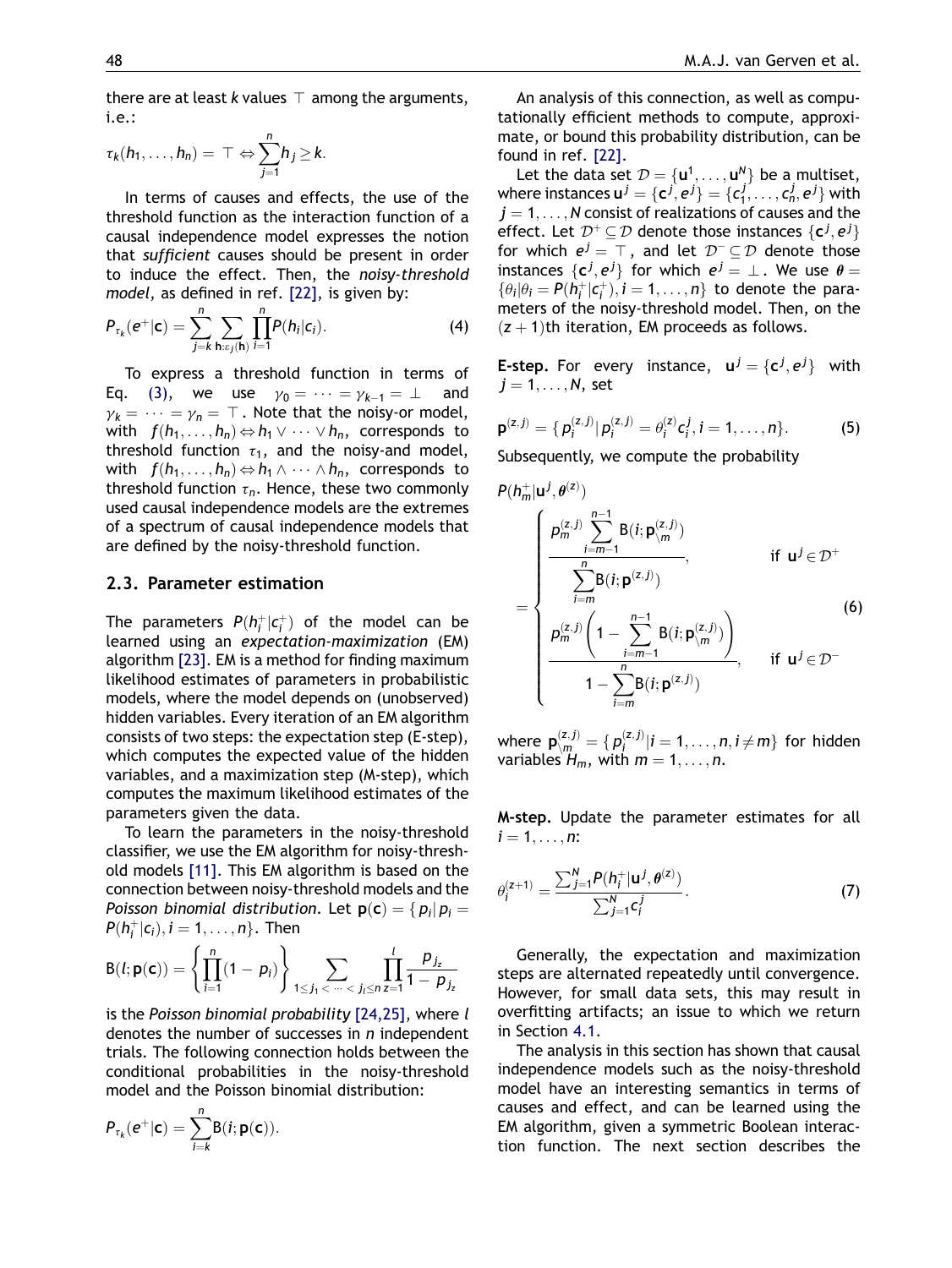<span id="page-4-0"></span>medical problem that is used to illustrate the usefulness of the noisy-threshold model as a classifier.

# 3. Carcinoid heart disease

Carcinoid tumors belong to the group of neuroendocrine tumors, which are known for the production of vasoactive agents in the presence of metastatic disease; usually hepatic (liver) metastases. Among these agents, serotonin is the most important agent, leading to the characteristic carcinoid syndrome of flushes and diarrhea. The other main characteristic feature of neuroendocrine tumors is the slow progression of most tumors if the histology shows a lowgrade pattern [\[26\]](#page-10-0).

Serotonin overproduction may also cause carcinoid heart disease (CHD), which is characterized by fibrosis of the right sided heart valves as shown in Fig. 3. Fibrosis induces thickening and retraction of the tricuspid valve, leading to tricuspid insufficience and ultimately heart failure, which is the cause of death in as much as one-half of carcinoid patients [\[14,27\]](#page-9-0). Since so many carcinoid patients die of CHD, it is important to distinguish patients that are admitted to the clinic into patients that are prone to develop a severe form of carcinoid heart disease, and those that do not develop this severe form. In this way, patients that are at risk can be given more aggressive treatment in order to reduce the probability of the development of CHD. Hence, the classification task for this

Figure 3 CHD is characterized by heart valve fibrosis as shown in the overlay.

medical problem will be to classify the patients into these two groups, depending on the attributes that are known at the time of admission to the clinic. We use chd<sup>+</sup> to denote the development of moderate to extreme tricuspid valve insufficience and  $chd<sup>-</sup>$  to denote the absence, or development of mild tricuspid valve insufficience during patient follow-up.

In principle, the physician can make use of the attributes that are measured at admission (Table 1), in order to predict the development of CHD. However, in practice, in order to determine the probability of developing moderate to severe tricuspid valve insufficience, the physician makes use of the following decision rule:

 $P$ (chd<sup>+</sup> $|c\rangle$ 

 $\equiv$ 0.50, if  $HIA^+ \wedge Dia^+ \wedge HMe^+$ 0.25, if  $HIA^+ \wedge (Dia^- \wedge HMe^+ \vee Dia^+ \wedge HMe^-)$ 0.10, if  $HIA^+\wedge$ Dia $^-\wedge$ HMe $^- \vee$ HIA $^ \wedge$ Dia $^+\wedge$ HMe $^+$ 0:03; otherwise:  $\overline{6}$  $\vert$  $\vert$ 

The aim of this paper is to show that a noisythreshold model can be used as a Bayesian classifier, where performance is compared both with the physician's classification performance, as well as with standard classification techniques such as the naive-Bayes classifier, logistic regression and decision-trees. The patient attributes are used as cause variables in the definition of a noisy-threshold model, and it is assumed that independence of causal influence, accountability, symmetry and sufficiency hold. As required, variables are binary, and positive states of variables are perceived to be less favorable than negative states, such that they could be responsible for carcinoid heart disease. To train and test Bayesian classifiers for this medical problem, we have used a clinical database consisting of 54 patients that suffered from a neuroendocrine tumor, and for which the grade of tricuspid valve insufficience was known. Twenty-two patients developed moderate or worse tricuspid valve insufficience during followup.

|           |  | Table 1 Patient attributes that are measured at |  |  |
|-----------|--|-------------------------------------------------|--|--|
| admission |  |                                                 |  |  |

| Name       | Definition               | Name       | Definition               |
|------------|--------------------------|------------|--------------------------|
| <b>HIA</b> | 5-HIAA levels            | GIL        | General illness          |
| <b>CGA</b> | Chromogranin<br>A levels | <b>BOB</b> | <b>Bowel obstruction</b> |
| DIA        | Diarrhea                 | IBL        | Internal bleeding        |
| <b>WHE</b> | Wheezing                 | <b>FEV</b> | Fever                    |
| FLU        | Flushing                 | <b>HME</b> | Hepatic metastases       |
| APA        | Abdominal pain           |            |                          |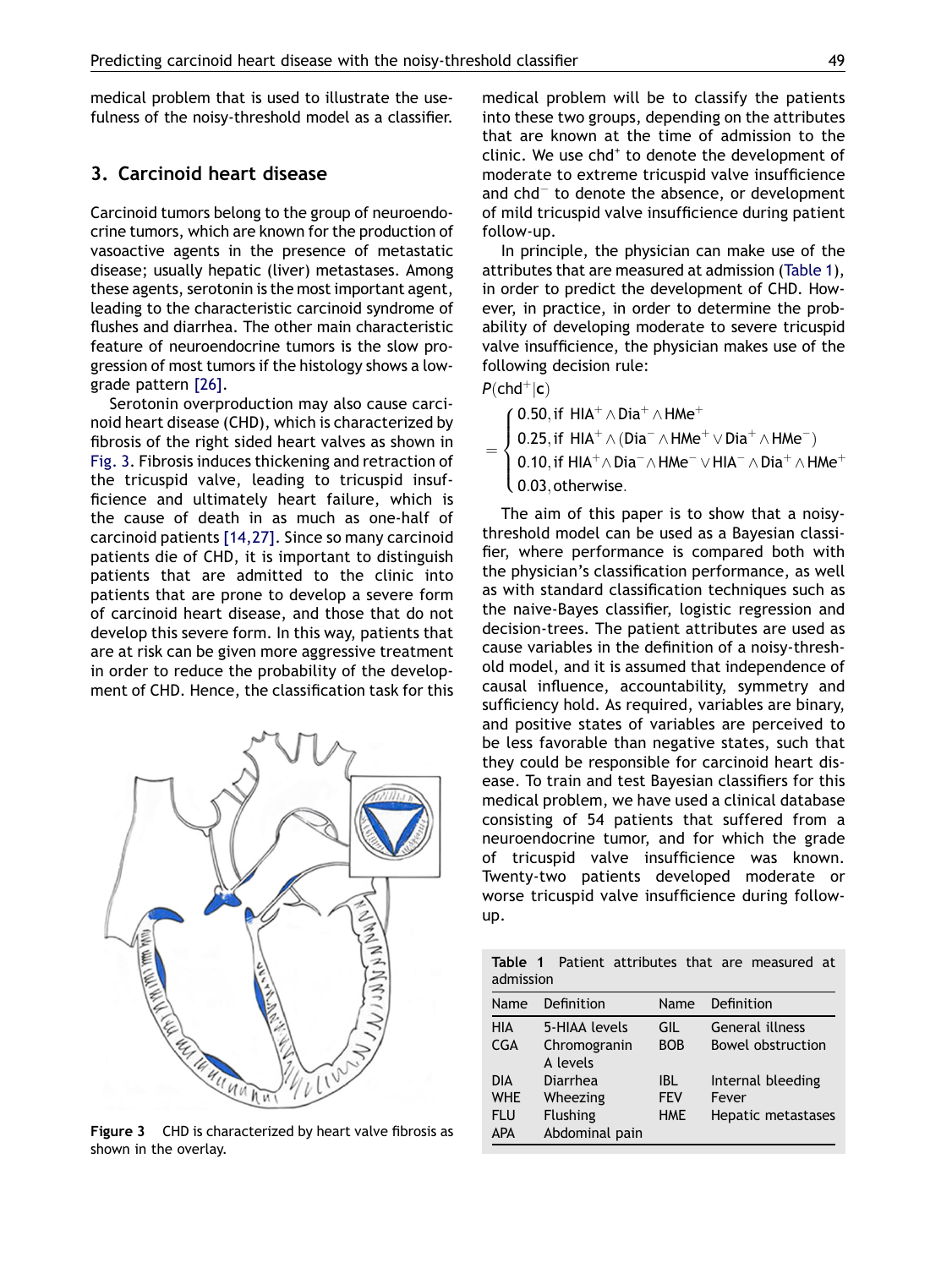<span id="page-5-0"></span>

Figure 4 A noisy-threshold model for carcinoid heart disease, where the dashed region represents the total tumor burden for the patient. Note the use of the leak cause  $C_l$  in order to model possible hidden causes.

We have not yet touched upon the most important assumption of causal independence models. That is, can the variables be regarded as causes of carcinoid heart disease? For some attributes this is questionable. Diarrhea, for instance, is a symptom of other processes and is therefore not likely to be a cause of carcinoid heart disease. However, we can interpret the attributes as risk factors that act as components of the total tumor burden, as depicted in Fig. 4. Since the causes are assumed to be completely observed, we refrain from adding additional dependencies between cause variables.

## 4. The noisy-threshold classifier

#### 4.1. Classifier construction

Construction of a noisy-threshold classifier (NTC) proceeds as follows. We first determine the cause variables C and effect variable E that are used in the classifier. In the context of a classifier, the cause variables stand for the attributes and the effect variable stands for the class-variable. Secondly, we need to determine the positive states of the variables. In the CHD domain, the positive states are simply defined as the presence of attributes that affect the presence of the class-variable CHD. Once the cause and effect variables have been defined, we need to find both the optimal values for the parameters  $P(h_j^+|c_j^+)$  using the EM algorithm of Section [2.3,](#page-3-0) as well as the correct threshold function  $\tau_k$ .

To this end, we define the following measures with respect to a fixed database  $D$  and model M. Let the true positives (tp) stand for the number of instances  $u^j\!\in\!\mathcal{D}^+$  for which  $P(e^+|\mathbf{c}^j)\!\geq\!0.5$  and let the false negatives (fn) stand for the number of instances  $\mathbf{u}^j$   $\in$   $\mathcal{D}^+$  for which  $P(\boldsymbol{e}^+|\mathbf{c}^j)$   $<$  0.5. Likewise, we define the true negatives (tn) as the number of instances  $u^j \in \mathcal{D}^-$  for which  $P(e^+ | c^j) < 0.5$  and the false positives (fp) as the number of instances  $u^j \in \mathcal{D}^-$  for which  $P(e^+|\mathbf{c}^j)\!\geq\!0.5.$  In order to learn the parameters of

the noisy-threshold model, we used a training set  $\mathcal{D}_{\text{train}}$  and a validation set  $\mathcal{D}_{\text{validate}}$ . The validation set is used to counterbalance the overfitting that may occur when learning model parameters. The aim of the learning phase is to maximize both the classification accuracy

$$
\eta(\mathcal{D}) = \frac{tp+tn}{tp+tn+fn+fp}
$$

as a measure of the number of correctly classified cases, and the  $F_1$  measure

$$
F_1(\mathcal{D}) = \frac{2\pi\rho}{\pi + \rho}
$$

as a measure that takes into account the tradeoff between precision  $\pi = \frac{tp}{tp + fp}$  and recall  $\rho =$  $tp/(tp + fn)$ , which is also known as sensitivity. We use these two measures since the accuracy is the obvious measure but may convey the wrong intuition when the classes are not equal in size [\[28\].](#page-10-0) Finding the optimal noisy-threshold classifier then proceeds as follows:

- (1) Divide the data set D into the disjoint sets  $\mathcal{D}_{train}$ ,  $\mathcal{D}_{\text{validate}}$  and  $\mathcal{D}_{\text{test}}$ .
- (2) For all noisy-threshold models  $P_{\tau_1}, \ldots, P_{\tau_n}$  with  $n = |C|$ , use the training data  $\mathcal{D}_{\text{train}}$  and the EMalgorithm of Section [2.3](#page-3-0) to learn the parameters  $P(h_i^+|c_i^+).$
- (3) Select the noisy-threshold model and the number of iterations of the EM-algorithm that maximizes  $w_1 \cdot \eta(D_{\text{validate}}) + w_2 \cdot F_1(D_{\text{validate}})$  with equal weights  $w_1 = w_2$ , as the optimal noisythreshold classifier.

With regard to the clinical data set  $D$ , we have used a leave-one-out cross-validation scheme to implement the above algorithm.  $D$  contains too many missing values to simply remove the instances that contain missing data. We have used mean substitution [\[29\]](#page-10-0) as an imputation scheme, and note that multiple imputation [\[30\]](#page-10-0) produced similar results. Let  $N_i$  be the number of data samples without missing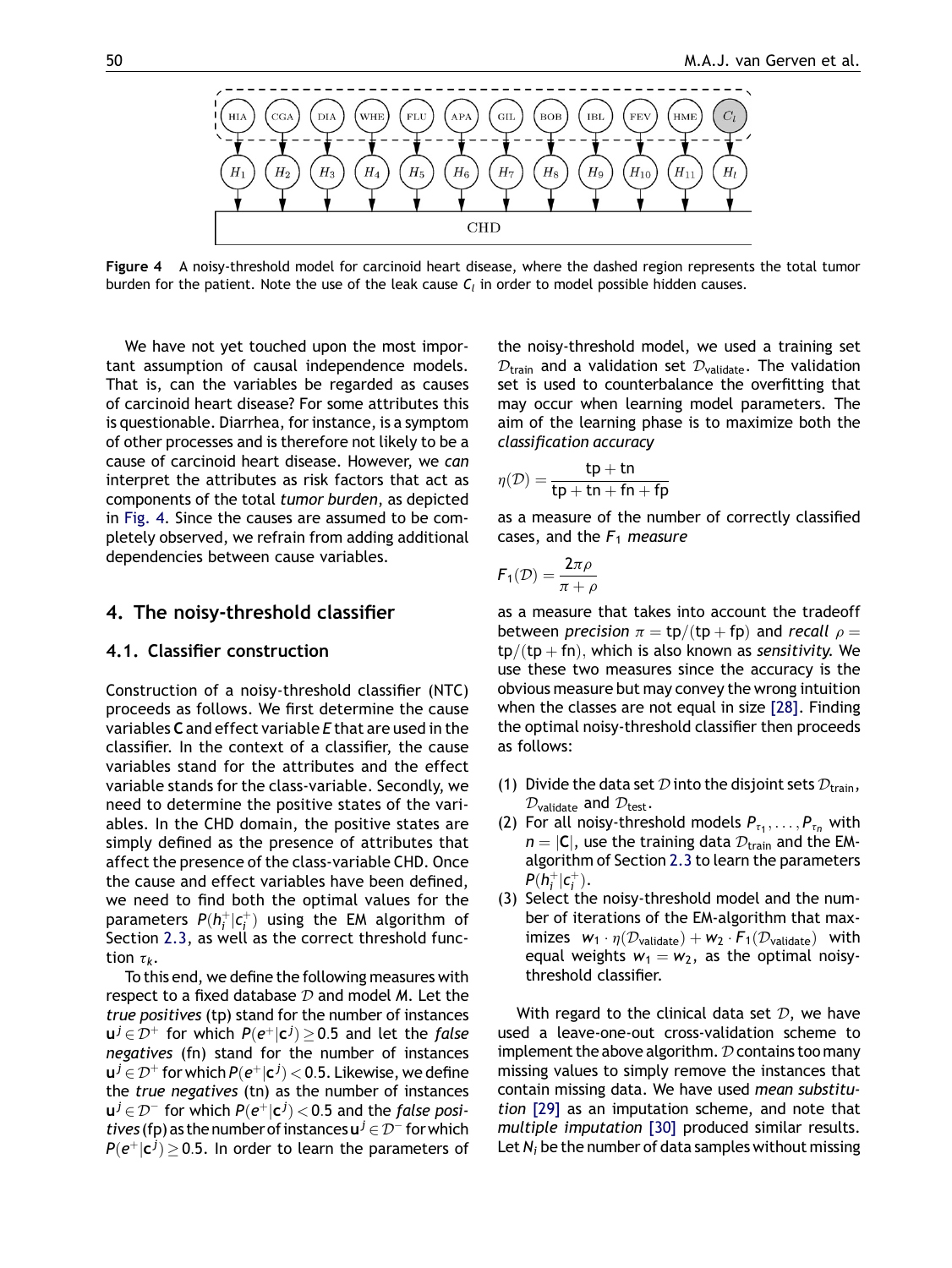<span id="page-6-0"></span>data for the variable  $C_i$  for all  $i = 1, \ldots, n$ . If  $C_i$  is missing in the sample  $j$  then we replace  $\mathsf{c}_i^{\,j}$  in Eqs. [\(5\)](#page-3-0) and [\(7\)](#page-3-0) by the estimate

$$
\mu_i = \frac{1}{N_i} \sum_{k=1}^{N_i} c_i^k
$$

of the prior  $P(c_i^+)$ .

## 4.2. Classifier evaluation

In order to evaluate the performance of the noisythreshold classifier, we compared its classification accuracy with the accuracy of a number of other well-known algorithms. For the comparison we have used the naive-Bayes classifier (NBC), logistic regression (LG) and a decision-tree learning algorithm (C4.5) as implemented by the WEKA machine learning tool  $[31]$ .<sup>1</sup> Furthermore, we compare the performance of the optimal noisy-threshold classifier with that of the noisy-or classifier  $P_{\tau_1}$  as a special case [\[13\]](#page-9-0). For the naive-Bayes classifier, the posterior probability of developing carcinoid heart disease is given by

$$
P(e^+|c)=P(e^+)\underset{i=1}{\overset{n}{\prod}}P(c_i|e^+)
$$

and for logistic regression, the posterior probability of developing carcinoid heart disease is given by

$$
P(e^+|c) = \frac{1}{1+e^{-(a_0+a_1c_1+\cdots+a_nc_n)}}
$$

where the parameters are estimated from data.

Classification proceeds by selecting the class value that has highest posterior probability. For the decision-tree learning algorithm, classification proceeds by traversing the tree and selecting the class value that is associated with the leaf node. Hence, no posterior probability  $P(e^+|c)$  is computed.

As pointed out in ref. [\[32\],](#page-10-0) when comparing two classification algorithms, the approach preferred to a standard t-test, is to use a binomial test, which uses the number of cases  $n$  for which the two classifiers produce a different output, and the number of cases s where the output of the examined classifier was correct, while the output of the reference classifier was wrong. Under the null hypothesis that the two classifiers perform equally well, we compute:

$$
q = \sum_{i=s}^{n} \frac{n!}{i!(n-i)!} (0.5)^n
$$

for a one-tailed test, and  $p = 2q$  for a two-tailed test.

Since the classification accuracy assumes equal costs between false positives and false negatives, we use the receiver operating characteristics (ROC) curve to compare the performance of some of the classifiers in terms of the trade off between sensitivity  $\rho = \frac{tp}{tp + fn}$  and specificity  $\sigma = \frac{tn}{tn +}$ fp) for every possible cutoff [\[33\],](#page-10-0) where  $\rho$  is shown on the y-axis, and  $1 - \sigma$  is shown on the x-axis. This performance can be quantified by computing the area under the ROC curve (AUC), which has been shown to equal the outcome of the Mann—Whitney U statistic [\[34\]](#page-10-0):

$$
\text{AUC} = \frac{\sum_{\mathbf{c}^i \in \mathcal{D}^+} \sum_{\mathbf{c}^j \in \mathcal{D}^-} u(\mathbf{c}^i, \mathbf{c}^j)}{|\mathcal{D}^+||\mathcal{D}^-|}
$$

where

$$
u(\mathbf{c}^i, \mathbf{c}^j) = \begin{cases} 1, & \text{if } P(\mathbf{e}^+|\mathbf{c}^i) > P(\mathbf{e}^+|\mathbf{c}^j) \\ \frac{1}{2}, & \text{if } P(\mathbf{e}^+|\mathbf{c}^i) = P(\mathbf{e}^+|\mathbf{c}^j) \\ 0, & \text{if } P(\mathbf{e}^+|\mathbf{c}^i) < P(\mathbf{e}^+|\mathbf{c}^j) \end{cases}
$$

We can interpret this statistic as follows. We assume that there is a ranking between instances in  $D$  such that any deviation from the perfect ranking that ranks all positive examples higher than all negative examples leads to a decrease in the AUC [\[35\]](#page-10-0). If  $P(e^+|c^i) > P(e^+|c^j)$  then we produce a correct ranking, if  $P(e^+|c^i) = P(e^+|c^j)$  then we break ties at random and produce a correct ranking onehalf of the time, and if  $P(e^+ | c^i)$   $<$   $P(e^+ | c^j)$  then we produce an incorrect ranking.

#### 5. Results

#### 5.1. Classification performance

Table 2 lists the classification accuracy for noisythreshold classifiers  $P_{\tau_1}$  to  $P_{\tau_{12}}$ . The noisy-threshold classifier  $P_{\tau_6}$  is selected, based on the validation set  $\mathcal{D}_{\text{validate}}$ , and shows the best classification accuracy of 0.72 on the test set  $\mathcal{D}_{\text{test}}$ . Note that this exceeds considerably the classification accuracy of 0.54 for the noisy-or classifier  $P_{\tau_1}$ .

| <b>Table 2</b> Classification accuracy on $\mathcal{D}_{\text{test}}$ for noisy- |  |  |  |
|----------------------------------------------------------------------------------|--|--|--|
| threshold classifiers $P_{\tau_1}, \ldots, P_{\tau_{12}}$                        |  |  |  |

| <b>NTC</b>   | $\eta\left(\mathcal{D}_{\mathsf{test}}\right)$ | NTC                | $\eta\left(\mathcal{D}_{\text{test}}\right)$ | <b>NTC</b>              | $\eta\left(\mathcal{D}_{\text{test}}\right)$ |
|--------------|------------------------------------------------|--------------------|----------------------------------------------|-------------------------|----------------------------------------------|
| $P_{\tau_1}$ | 0.54                                           | $P_{\tau_{5}}$     | 0.69                                         | $P_{\tau_{\mathsf{q}}}$ | 0.59                                         |
| $P_{\tau_2}$ | 0.65                                           | ${\sf P}_{\tau_6}$ | 0.72                                         | $P_{\tau_{10}}$         | 0.59                                         |
| $P_{\tau_3}$ | 0.65                                           | $P_{\tau}$         | 0.65                                         | $P_{\tau_{11}}$         | 0.59                                         |
| $P_{\tau_4}$ | 0.70                                           | $P_{\tau_8}$       | 0.57                                         | $P_{\tau_{12}}$         | 0.59                                         |

 $1$  We use WEKA's default parameter settings; the default imputation method is to interpret a missing value for  $X$  as a separate value  $x \in \Omega_X$ .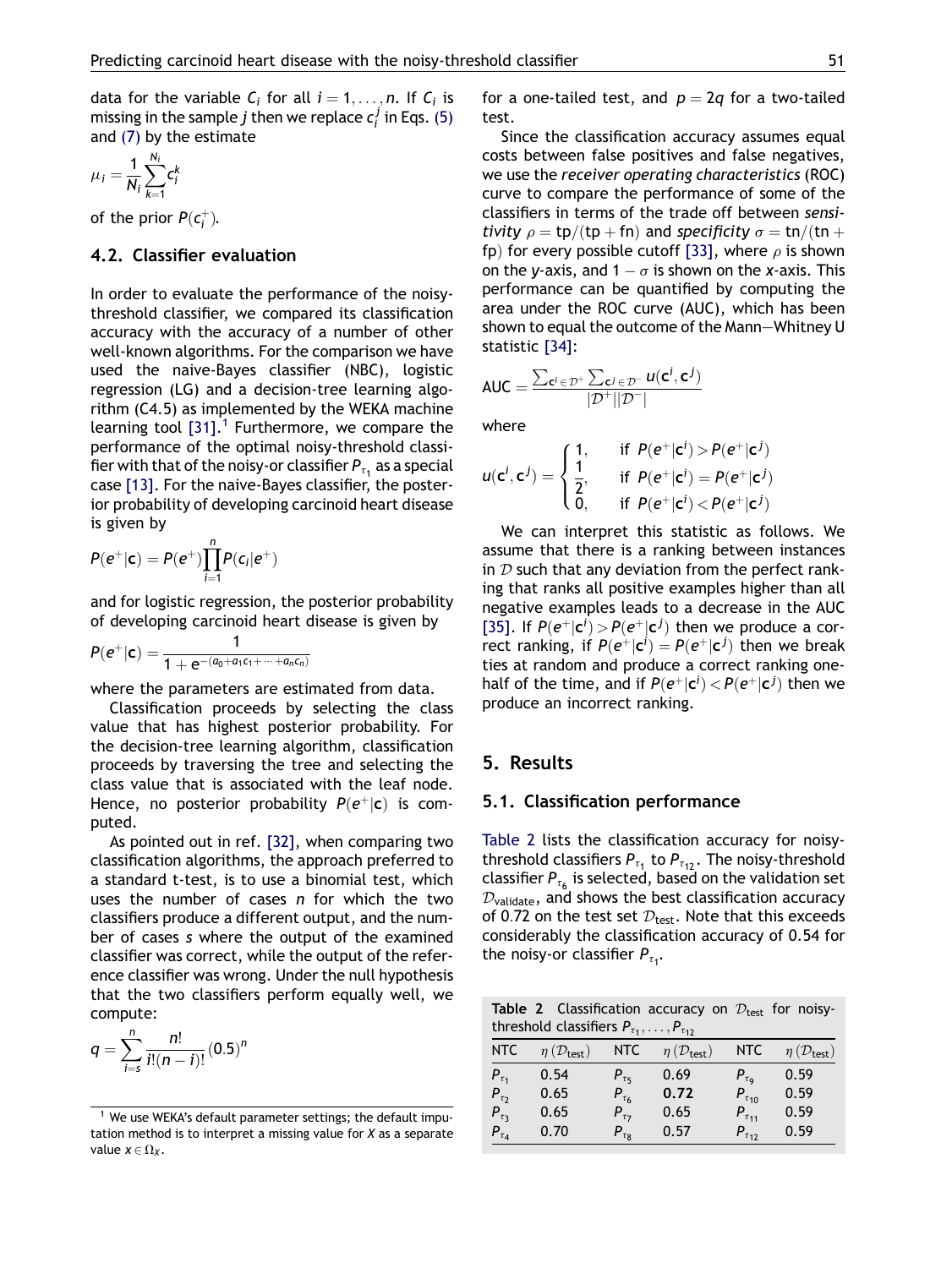Table 3 Classification accuracy and p-values for classification of  $\mathcal{D}_{\text{test}}$ 

| Classifier | $\eta$ ( $\mathcal{D}_{\text{test}}$ ) | р                    |
|------------|----------------------------------------|----------------------|
| Physician  | 0.69                                   | $7.0 \times 10^{-1}$ |
| NBC        | 0.63                                   | $2.3 \times 10^{-1}$ |
| LG         | 0.67                                   | $6.3 \times 10^{-1}$ |
| C4.5       | 0.44                                   | $6.2 \times 10^{-5}$ |
| Noisy-or   | 0.54                                   | $6.4 \times 10^{-3}$ |
|            |                                        |                      |

In order to test how well the NTC performs compared with the physician, and with the other classification algorithms that were discussed in Section [4.2,](#page-6-0) we have determined the classification accuracy. Table 3 describes the classification accuracy on  $D_{\text{test}}$  for the physician, NBC, LG, C4.5 and noisy-or, and p-values for the null-hypothesis that the classifier accuracy is comparable to that of the NTC  $P_{\tau_6}$ .

Note that the expert physician's classification accuracy is reasonably high, outperforming all but the noisy-threshold classifier. The noisy-threshold classifier  $P_{\tau_6}$  shows the best classification accuracy, although the difference is significant only for C4.5 and the noisy-or classifier at a confidence level of  $p = 0.05$ . For the physician's decision rule, the naive-Bayes classifier, and logistic regression, we cannot reject the null hypothesis that the algorithms may in fact be equally accurate for this data set.

It is well-known that classifiers that show large bias tend to outperform classifiers that show high variance for small data sets, since this reduces the risk of overfitting. For this reason, the naive-Bayes classifier tends to perform well on many data sets [\[36\]](#page-10-0). However, although not always reflected in its classification accuracy [\[8\]](#page-9-0), the assumption of independence between attributes given the class-variable, is a strong assumption which does not hold in general. In contrast, the noisy-threshold classifier's assumptions are motivated by a cause—effect semantics as described in Section [2](#page-1-0), and hold for domains where the presence of a sufficient number of causes is sufficient to induce the effect.

Fig. 5 presents the ROC curves for the physician, the noisy-threshold classifier  $P_{\tau_6}$ , the naive-Bayes classifier and logistic regression, where the area under the curve equals 0.66, 0.66, 0.60 and 0.59, respectively. Although the performance in terms of AUC is mediocre, both the physician's decision rule, and the noisy-threshold classifier show a considerably better performance than the other standard classification techniques. The ROC curve does demonstrate a potential danger of using the noisy-threshold classifier, especially when the causal assumptions are not



Figure 5 ROC curve for the noisy-threshold classifier, logistic regression, and the naive-Bayes classifier, where the straight line segment in the NTC curve is a consequence of the model assumption that absent causes do not contribute to the effect.

satisfied. Whereas the naive-Bayes classifier is able to gradually increase the true positive rate at the expense of increasing the true negative rate, the noisy-threshold classifier fails to accomplish this for all true positive rates. This is a consequence of the model assumption that absent causes cannot contribute to the effect; the probability  $P_{\tau_k}(e^+|\mathbf{c}^i)$ of assigning an instance to the positive class equals zero whenever the number of present causes is less than the chosen threshold k.

## 5.2. Medical interpretation

In this section, we look at the noisy-threshold classifier for CHD from a medical point of view. Prior to presenting the resulting classifier, we have asked the physician to indicate how important the individual attributes were felt to be with respect to predicting the development of carcinoid heart disease.

According to the physician, progressive carcinoid disease is often accompanied by the carcinoid syndrome, which is characterized by diarrhea (DIA) caused by increased bowel motility due to serotonin overproduction, by periodical flushing attacks (FLU) due to the synergistic interaction between various vasoactive agents, and sometimes by wheezing (WHE). As discussed in Section [3,](#page-4-0) serotonin overproduction is thought to play a key role in the etiology of CHD and it can be measured indirectly by means of the urinary 5-HIAA level (HIA) since this is a metabolite of serotonin. Hence, the variables related to the carcinoid syndrome are indicative of serotonin overproduction and ultimately CHD. It is therefore assumed that the variables HIA, DIA, FLU and to a lesser extent WHE have a high predictive value. Serotonin overproduction is itself caused by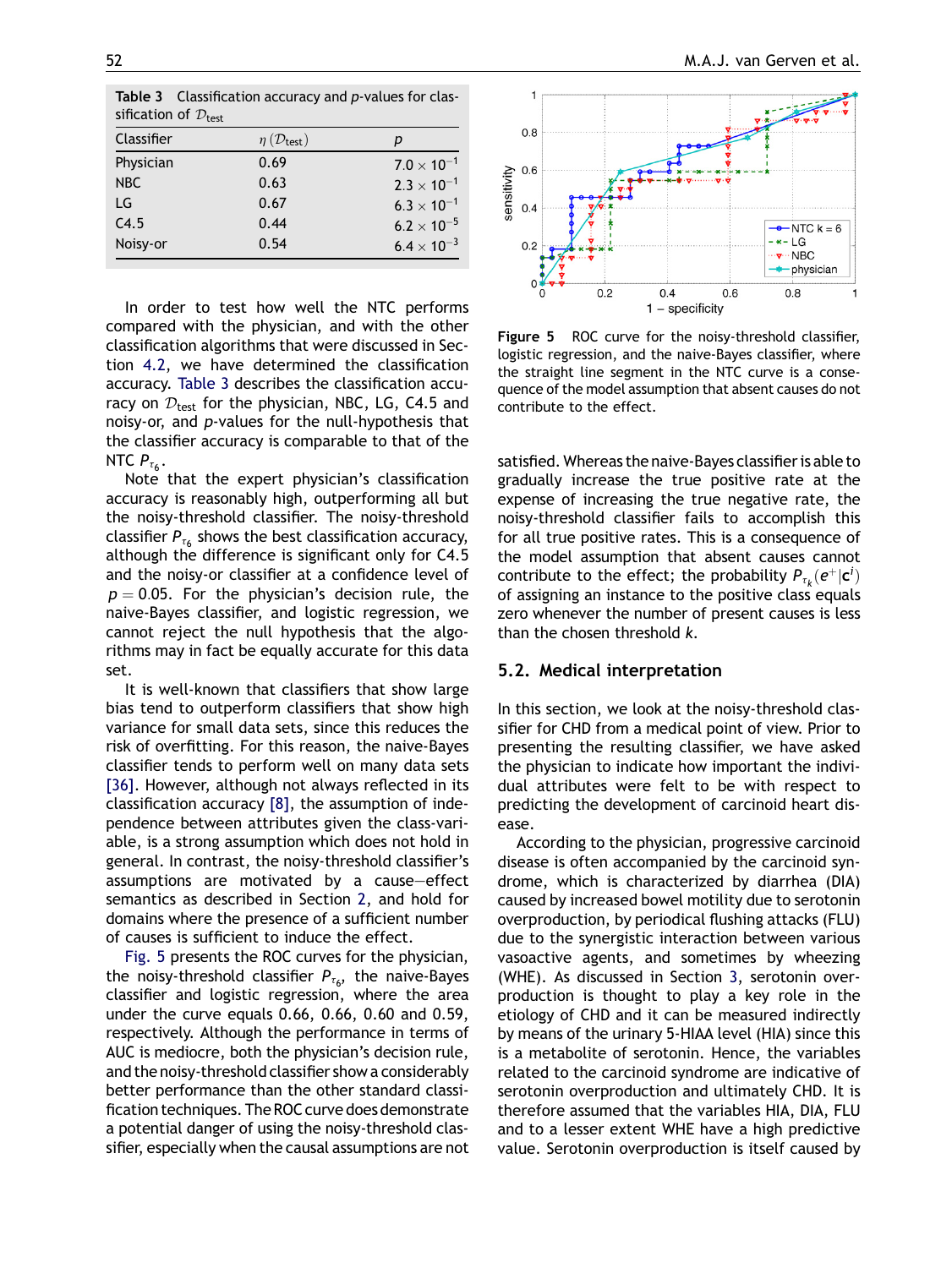the carcinoid tumor in the presence of particular metastases; hormones released by carcinoid tumors are often destroyed by the liver before they reach the general circulation to cause symptoms. Therefore, only hepatic metastases (HME), or metastases that can release hormones directly into the general circulation, can produce the carcinoid syndrome. According to the physician, the presence of hepatic metastases (HME) during hospitalization is indicative of CHD development, since this is a requirement for serotonin overproduction. The plasma chromogranin A (CGA) level is used as a general marker of neuroendocrine activity and tumor extensiveness [\[37\]](#page-10-0). Although not regarded as important as the previously discussed attributes, the physician expected CGA to have a high predictive value since extensive tumors with high neuroendocrine activity are more likely to cause CHD. In contrast, the variables IBL, FEV, APA and BOB were not thought to predict CHD very well. Local progression of hypervascular primary tumors into the lumen of the small bowel is often the cause of internal bleeding (IBL), but is not thought to be related to metastatic disease. Fever (FEV) can be caused by hepatic metastases, as captured by the variable HME, but it is also a non-specific symptom that is not necessarily caused by carcinoid disease in the first place. Abdominal pain (APA) and bowel obstruction (BOB) are often caused by complications due to the primary tumor and were assumed to be unrelated to the development of CHD. According to the physician, general illness (GIL) could be indicative of the development of carcinoid heart disease; a poor condition is often due to extensive metastases and therefore a high probability of serotonin overproduction. In general, the physician expected that at least some of the risk factors should occur together in order to cause CHD.

Fig. 6 depicts the actual estimates of prior probabilities  $P(\boldsymbol{c}_i^+)$  and conditional probabilities  $P(h_{j}^{+}|\boldsymbol{c}_{j}^{+})$ , for the noisy-threshold classifier that

was used for predicting CHD. The predictive value of the variables HIA, DIA, FLU and WHE is reflected in the reasonably high associated probabilities  $P(h_i^+|c_i^+)$  with  $i \in \{1,3,4,5\}$ , which range from 0.67 to 0.91, where wheezing is indeed seen to be of less predictive value than the other attributes. The presence of hepatic metastases (HME) is also an important predictor of CHD, as is indicated by the high probability  $P(h_{11}^+|c_{11}^+)=0.92$ . Notice that most patients that are admitted already present with such metastases, which is reflected by the high prior probability  $P(c_{11}^+) = 0.78$ . Contrary to the physician's expectations, CGA was not a very good predictor of CHD, with  $P(h_i^+|c_i^+) = 0.53$ . In hindsight, this may be explained by the fact that CGA overproduction does not necessarily reflect serotonin overproduction, and if it does, it may be redundant information given that we have observed HIA, which is a metabolite of serotonin. Internal bleeding (IBL) and fever (FEV), with  $P(h_i^+|c_i^+) = 0.12$  and  $P(h^{+}_{i}|c^{+}_{i})=$  0.13, respectively, did not contribute much to the effect. Unexpectedly, both abdominal pain (APA) and bowel obstruction (BOB) had relatively high probability values  $P(h_j^+|c_j^+)$  of 0.80 and 0.84, respectively. After some deliberation, the physician gave the following possible explanation. Since abdominal pain and bowel obstruction are often caused by complications due to the primary tumor, both APA and BOB indicate a midgut tumor with possible mesenterial fibrosis. A midgut localization is a prerequisite for serotonin overproduction, and mesenterial fibrosis is thought to be related to tricuspid valve fibrosis [\[38\],](#page-10-0) and therefore, the presence of these variables could have been indicative of the development of CHD. General illness (GIL) had a high probability value of  $P(h_{j}^{+}|c_{j}^{+})=$  0.93. Five out of seven patients that suffered from general illness indeed developed CHD. The threshold function  $\tau_6$  corresponds to the physician's assessment that the presence of just one risk factor is generally insufficient to cause CHD,



**Figure 6** Estimates of priors  $P(c^+_i)$ , and conditional probabilities  $P(h^+_i|c^+_i)$ , for the noisy-threshold classifier with threshold function  $\tau_6$ .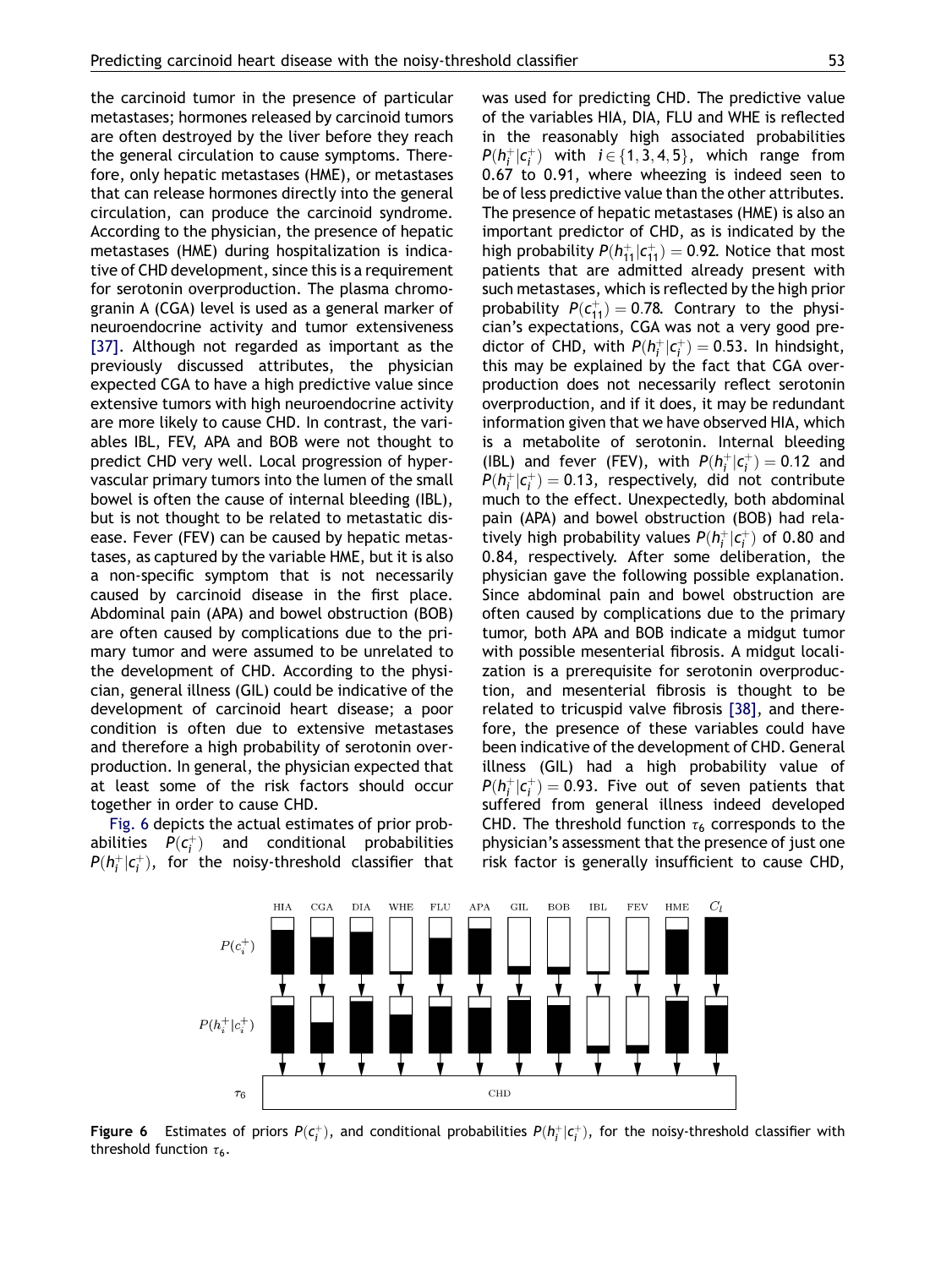<span id="page-9-0"></span>whereas the presence of all risk factors is much too strict a requirement as a cause for CHD; demonstrating that the noisy-threshold model as a generalization of both the noisy-or and noisy-and model can be the proper choice for realistic domains.

# 6. Conclusions

The noisy-threshold classifier is a novel type of classifier that has a well-defined semantics in terms of causes and effect. Due to the independence assumptions that are made by the classifier, parameters can be reliably estimated without needing to resort to huge amounts of data. This is an important feature since many domains are characterized by limited amounts of data, as discussed in ref. [\[39\].](#page-10-0) Learning Bayesian classifiers from data is to be contrasted with the construction of a full Bayesian network that captures available domain knowledge, which, although possible, can be very resource intensive for realistic domains.

We have demonstrated that the noisy-threshold classifier performs comparably with the decision rule that is used by an expert physician, and competitively with state-of-the-art classifiers, on an important classification task in oncology. Furthermore, it significantly outperforms the noisy-or classifier, as a special case of the noisy-threshold classifier, for this data set. The semantics of the noisy-threshold classifier enables an interpretation in terms of available domain knowledge, as is illustrated by the physician's interpretation of classifier parameters. Nevertheless, one should be cautious when defining the positive states of the cause variables since negative states cannot contribute to the effect, as reflected by the straight line segment of the ROC curve. The competitive classification performance and well-defined semantics make the noisy-threshold classifier a promising new machine learning technique, as was demonstrated here in the context of medical prognosis. Currently, the technique is being applied in the context of the analysis of gene expression data.

Various extensions to the noisy-threshold classifier are possible, that increase its applicability. One extension would be to incorporate graded or continuous variables that allow a more natural representation of risk factors such as abdominal pain or fever. Another extension would be the incorporation of time for the noisy-threshold model, analogous to the generalization of noisy-or models to temporal noisy-or models as was realized in ref. [\[40\]](#page-10-0), and applied to modeling the spread of nasopharyngeal cancer [\[41\].](#page-10-0) Furthermore, lifting the assumption of independence of causal influence by allowing multiple causes to influence the same hidden variables may lead to more realistic models. We leave these extensions as topics for further research.

# Acknowledgements

This research was sponsored by the Netherlands Organization for Scientific Research (NWO) under grant numbers 612.066.201 and FN4556. We would like to thank the anonymous reviewers for their valuable comments.

# References

- [1] Pearl J. Probabilistic reasoning in intelligent systems: networks of plausible inference, 2nd edition, San Francisco, CA: Morgan Kaufmann; 1988.
- [2] Ledley R, Lusted L. Reasoning foundation of medical diagnosis: symbolic logic, probability, and value theory aid our understanding of how physicians reason. Science 1959;130:  $9 - 21.$
- [3] de Dombal FT, Leaper D, Staniland J, Horrocks J, McCann A. Computer aided diagnosis of acute abdominal pain. Br Med J 1972;2:9—13.
- [4] Spiegelhalter D, Knill-Jones R. Statistical and knowledgebased approaches to clinical decision-support systems, with an application in gastroenterology. J R Stat Soc 1984;147: 35—77.
- [5] Sahami M. Learning limited dependence Bayesian classifiers. In: Second international conference on knowledge discovery in databases. Portland, OR: AAAI Press; 1996. p. 335—8.
- [6] Friedman N, Geiger D, Goldszmidt M. Bayesian network classifiers. Machine Learn 1997;29:131—63.
- [7] Cheng J, Greiner R. Comparing Bayesian network classifiers. In: Proceedings of the fifteenth conference on uncertainty in artificial intelligence. Stockholm: Morgan Kaufmann; 1999. p. 101—7.
- [8] Domingos P, Pazzani M. On the optimality of the simple Bayesian classifier under zero-one loss. Machine Learn 1997;29:103—30.
- [9] Teach R, Shortliffe E. An analysis of physician attitudes regarding computer-based clinical consultation systems. Comput Biomed Res 1981;14:542—58.
- [10] Lacave C, Díez F. A review of explanation methods for Bayesian networks. Knowledge Eng Rev 2002;17(2):107—27.
- [11] Jurgelenaite R, Heskes T. EM algorithm for symmetric causal independence models. In: Proceedings of the seventeenth European conference on machine learning. Heidelberg, Germany: Springer-Verlag; 2006. p. 234—45.
- [12] Heckerman D, Breese J. A new look at causal independence. In: Proceedings of the tenth conference on uncertainty in artificial intelligence. San Francisco, CA: Morgan Kaufmann; 1994. p. 286—92.
- [13] Vomlel J. Exploiting functional dependence in Bayesian network inference. In: Proceedings of the eighteenth conference on uncertainty in artificial intelligence. San Francisco, CA: Morgan Kaufmann; 2002. p. 528—35.
- [14] Zuetenhorst J, Bonfrer J, Korse C, Bakker R, van Tinteren H, Taal BG. Carcinoid heart disease: the role of urinary 5-HIAA excretion and plasma levels of TGF-  $\beta$  and FGF. Cancer 2003;97:1609—15.